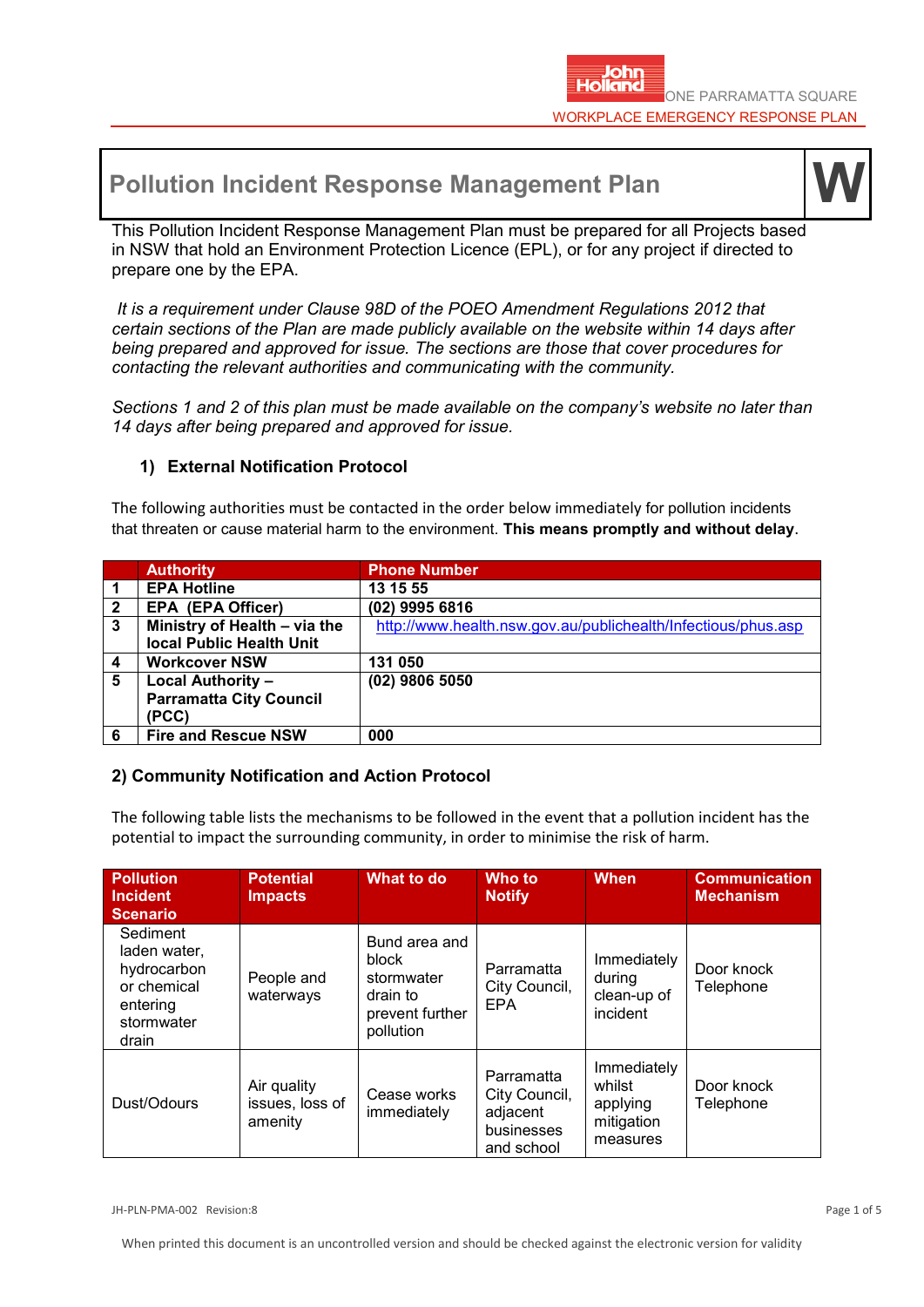## **3) Risk Assessment**

| <u>יו וייטריסטטער וועון ע</u><br><b>Hazard</b>                                                                            | <b>Impact (Human</b><br><b>Health &amp;/or</b><br><b>Environment</b> | <b>Inherited</b><br><b>Risk Level</b> | <b>Pre-emptive Actions</b>                                                                                                                                                                                                       | <b>Residual</b><br><b>Risk Level</b> |
|---------------------------------------------------------------------------------------------------------------------------|----------------------------------------------------------------------|---------------------------------------|----------------------------------------------------------------------------------------------------------------------------------------------------------------------------------------------------------------------------------|--------------------------------------|
| Sediment laden water<br>off site, including mud<br>tracked onto roadways                                                  | Environment                                                          | D                                     | - Construction Environmental<br>Management Plan (CEMP)<br>implement controls identified on ESCPs<br>- procedures for dewatering                                                                                                  | Е                                    |
| Pollution of land or<br>stormwater from<br>hydrocarbon spills<br>from machinery or fuel<br>storage                        | Human Health<br>and/or<br>Environment                                | D                                     | - Plant Hazard Assessments<br>- Daily plant checklists<br>- CEMP                                                                                                                                                                 | Е                                    |
| Generation of dust<br>from mobile<br>equipment/vehicles<br>and exposed areas                                              | Human Health<br>and/or<br>Environment                                | С                                     | - traffic movement onsite no greater<br>than 10km/h<br>- dust suppression on site at all times<br>- trucks to cover loads                                                                                                        | D                                    |
| Impacts to local<br>receivers (High<br>School, Library,<br>businesses) due to<br>noise, vibration and<br>visual pollution | Human Health<br>and/or<br>Environment                                | С                                     | - comply with approved construction<br>hours<br>- communicate with staff and<br>community the approved hours of work<br>- program high noise activities for<br>standard construction hours and apply<br>required respite periods | D                                    |

|                   | <b>Almost</b><br><b>Certain</b> | D                         | $\mathbf C$    | B                       | $\blacktriangle$        | $\mathbf{A}$ |
|-------------------|---------------------------------|---------------------------|----------------|-------------------------|-------------------------|--------------|
|                   | <b>Likely</b>                   | D                         | D              | $\overline{\mathbf{C}}$ | B                       | $\mathsf{A}$ |
| Likelihood rating | <b>Possible</b>                 | E                         | D              | $\mathbf C$             | $\overline{\mathbf{C}}$ | B            |
|                   | <b>Unlikely</b>                 | E                         | E              | D                       | $\overline{\mathbf{C}}$ | B            |
|                   | Rare                            | E                         | E              | D                       | D                       | $\mathbf C$  |
|                   |                                 | $\overline{\mathbf{1}}$   | $\overline{2}$ | $\mathbf{3}$            | $\boldsymbol{4}$        | 5            |
|                   |                                 | <b>Consequence rating</b> |                |                         |                         |              |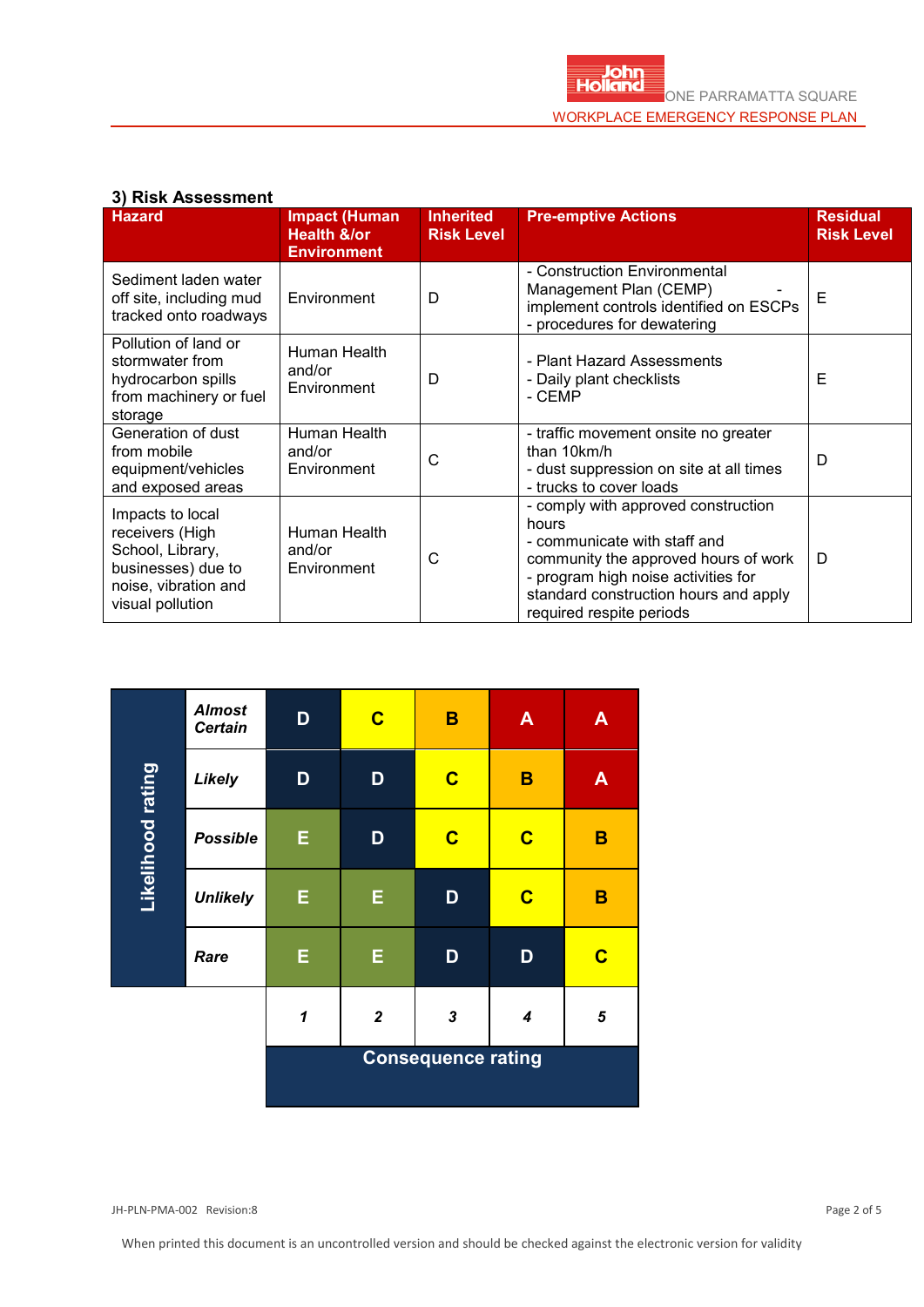#### **Likelihood Rating**

| <b>Rating</b>  | <b>Criteria</b>                                              |  |  |  |
|----------------|--------------------------------------------------------------|--|--|--|
|                | >99% probability, or                                         |  |  |  |
|                | Expectd to occur in most circumstances, or                   |  |  |  |
| Almost Certain | Could occur within "days to weeks", or                       |  |  |  |
|                | Will occure repeatedly without corrective action being taken |  |  |  |
|                | 50-99% proability, or                                        |  |  |  |
| Likely         | Will probably occur in most circumstances, or                |  |  |  |
|                | Could occur within "weeks to months"                         |  |  |  |
| Possible       | 20-50% probability, or                                       |  |  |  |
|                | Might occur sometime, or                                     |  |  |  |
|                | Could occur within "months to years"                         |  |  |  |
| Unlikely       | 1-20% probability, or                                        |  |  |  |
|                | Could occur but would not be expected, or                    |  |  |  |
|                | Could occur in "years to decades"                            |  |  |  |
| Rare           | <1% probability, or                                          |  |  |  |
|                | Occurrence requires excpetional circumstances, or            |  |  |  |
|                | Only occur as a "100 year event"                             |  |  |  |

**Risk Consequence Rating**

| <b>Rating</b>  | <b>Environment &amp; Heritage</b>                                                                                                                                                                                                                                          | <b>Reputation &amp; Community</b>                                                                                                                                                                                                                                                             | <b>Regulatory</b>                                                                                                                                                                                                                         |
|----------------|----------------------------------------------------------------------------------------------------------------------------------------------------------------------------------------------------------------------------------------------------------------------------|-----------------------------------------------------------------------------------------------------------------------------------------------------------------------------------------------------------------------------------------------------------------------------------------------|-------------------------------------------------------------------------------------------------------------------------------------------------------------------------------------------------------------------------------------------|
| $\overline{5}$ | • Detrimental offsite impact with<br>functional recovery in 5 to 10<br>years<br>• Detrimental impact on one or<br>more protected/ endangered flora<br>or fauna with functional recovery<br>in 5 to 10 years                                                                | • National press reporting for a<br>day<br>• Consistent and extreme local<br>negative media attention (month)<br>• Significant adverse community<br>impact & condemnation<br>· Stakeholder action will prevent<br>achievement of the project<br>objectives<br>. Manager may be asked to leave | • Major breach of<br>regulation with punitive<br>fine.<br>· Significant litigation<br>involving many weeks of<br>senior John Holland<br>management time.<br>• Shut down of whole<br>project for short period<br>due to regulatory breach. |
| $\overline{4}$ | •Detrimental offsite impact with<br>functional recovery in 1 to 5 years<br>•Detrimental impact on one or<br>more protected/endangered flora<br>or fauna with functional recovery<br>in 1 to 5 years                                                                        | • Consistent local negative media<br>attention (weeks)<br>• Considerable and prolonged<br>adverse community impact and<br>dissatisfaction publicity<br>expressed.<br>• Stakeholder action will prevent<br>achievement of major elements of<br>the Project.<br>• Disciplinary action likely    | • Breach of regulation<br>with investigation or<br>report to authority with<br>prosecution and/or<br>moderate fine possible.<br>• Shut down of part of a<br>project due to regulatory<br>breach                                           |
| 3              | • Detrimental offsite impact with<br>functional recovery within 1 year.<br>• Detrimental impact on a<br>protected/ endangered flora or<br>fauna with functional recovery<br>within 1 year<br>· Significant irreversible<br>detrimental impact that is<br>contained on-site | • Negative local media attention<br>(days)<br>• Sectional community impacts<br>and concerns publicly expressed<br>(days)<br>• Stakeholder action will disrupt<br>planned project activities.<br>• Disciplinary action may be taken                                                            | • Legal issues due to<br>non-compliances and<br>breaches of regulation.                                                                                                                                                                   |
| $\overline{2}$ | · Significant detrimental impact<br>that is contained on-site and is<br>fully reversible                                                                                                                                                                                   | • Brief negative local media<br>coverage<br>• Minor stakeholder complaints<br>resolved by initial contact.<br>• Employees warned only                                                                                                                                                         | • Technical breach of<br>regulation                                                                                                                                                                                                       |
| $\mathbf{1}$   | • Negligible detrimental impact<br>that is contained on-site and is<br>fully reversible                                                                                                                                                                                    | • No negative coverage<br>• Complaints but no action<br>required                                                                                                                                                                                                                              | • Non compliant action                                                                                                                                                                                                                    |

JH-PLN-PMA-002 Revision:8 Page 3 of 5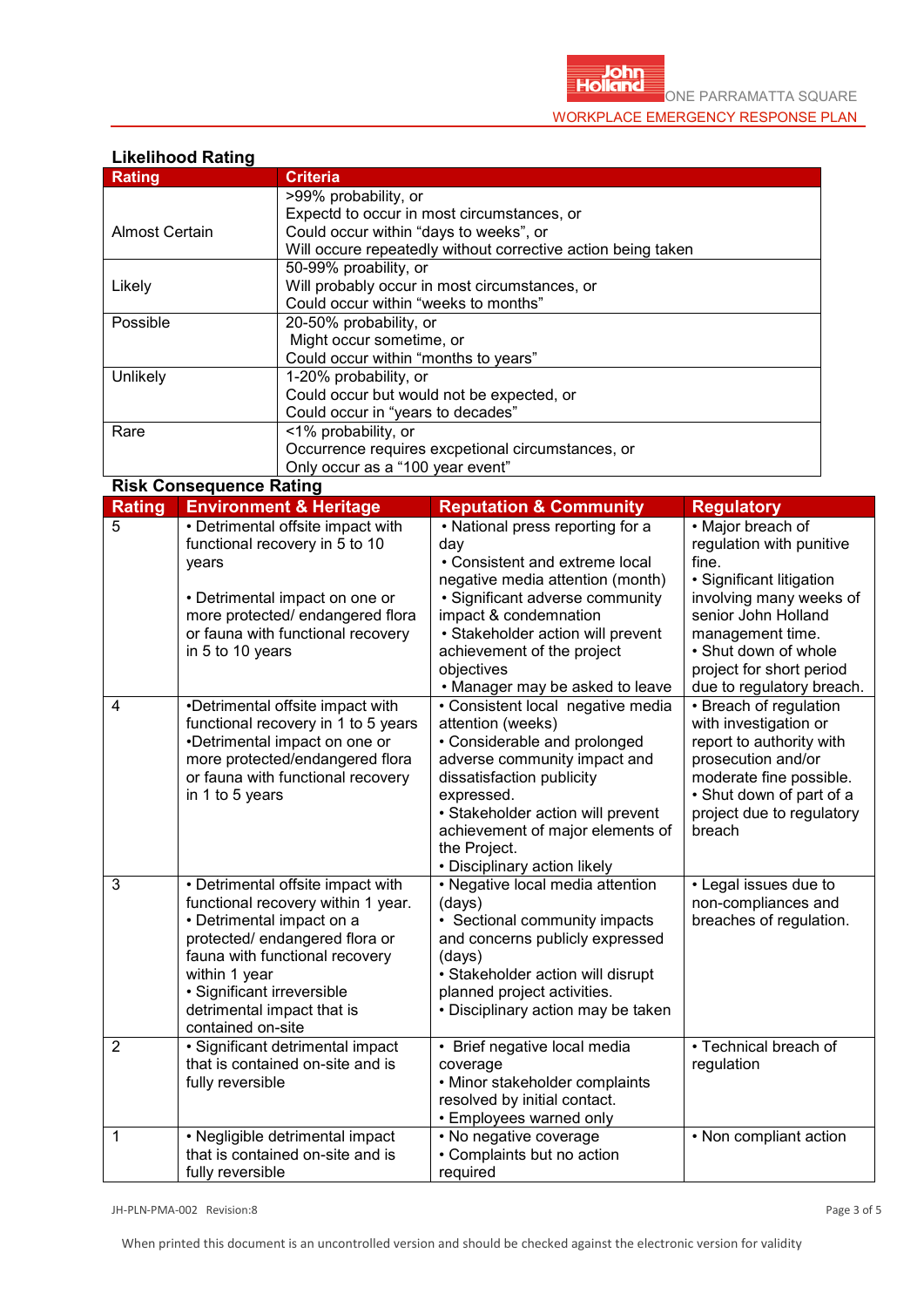# **4) Pollutant Inventory**

| <b>Potential Pollutant</b>      | <b>Location on Site</b>                 | <b>Type of Containment</b> | <b>Maximum</b><br><b>Quantity On Site</b> |
|---------------------------------|-----------------------------------------|----------------------------|-------------------------------------------|
| Sediment laden surface<br>water | All exposed areas                       | Excavation                 | N/A                                       |
| Dust                            | All exposed areas                       | Demolition/Excavation      | N/A                                       |
| Chemicals/Hydrocarbons          | Designated area within site<br>compound | Bunded container           | 1000L                                     |

# **5) Site Environmental Plan**

The SEP will detail the following

- Location of all potential pollutants
- Location of pollution response equipment
- The surrounding area that is likely to be affected by a pollution incident
- The location of any stormwater drains on the premises

#### . **6) Pollution Incident Management Internal Notification**

(**JH** John Holland, **EM** Environmental Manager, **PER** Project Environmental Representative, **OEM**  Operational Environmental Manager)